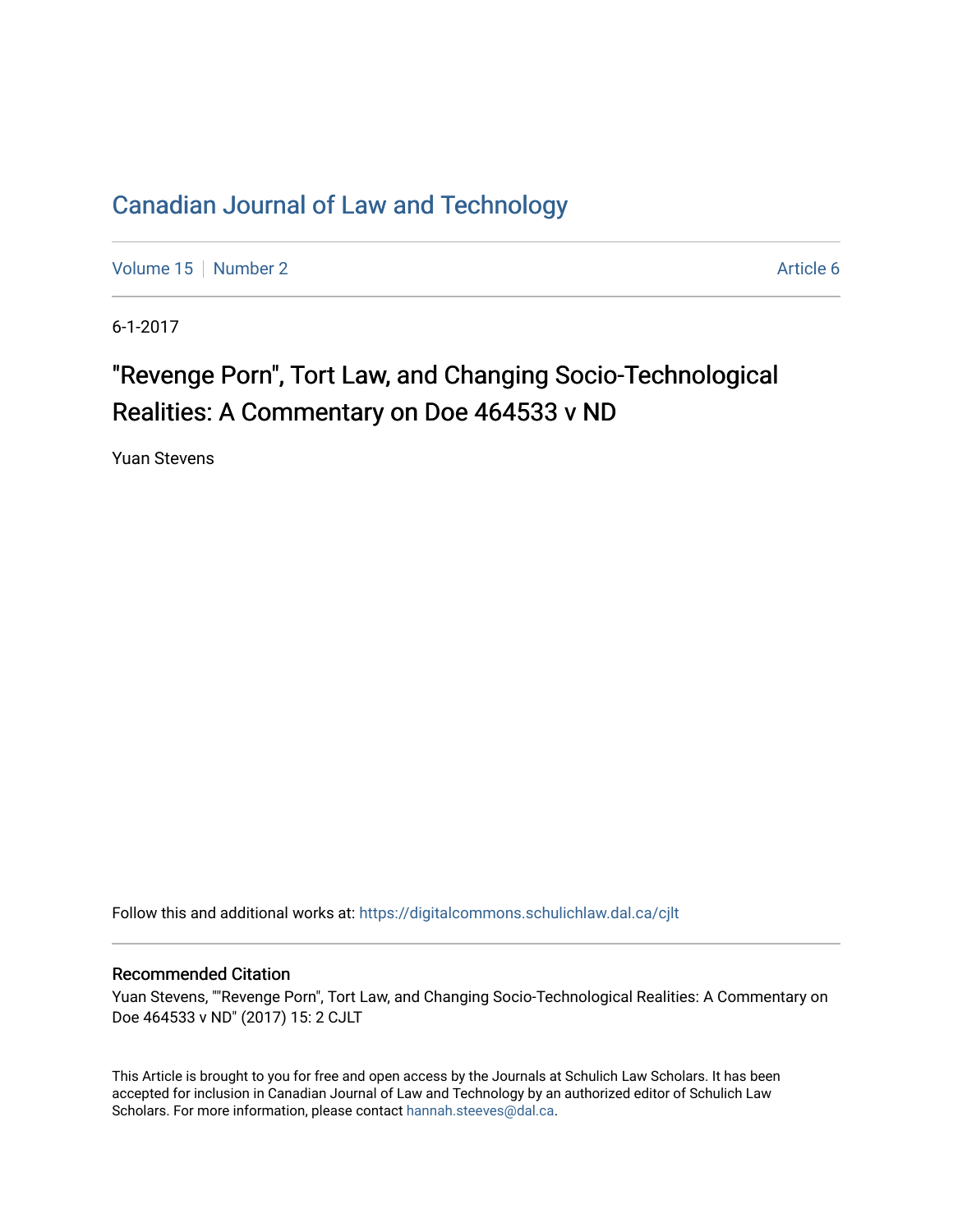### **''Revenge Porn", Tort Law, and Changing Socio-Technological Realities: A Commentary on** *Doe 464533 v ND*

Yuan Stevens<sup>\*</sup>

#### Table of Contents

Introduction

- 1 Background and Legal Context
	- 1.1 The Facts of Doe 464533 v ND

1.2 The Court's Initial Decision and Reasoning

- 1.3 Procedural Developments: A Learning Opportunity
- 1.4 Canadian Privacy Law

2 Critical Reflections on the Doe Decision

2.1 Public and Private: A Matter of Degree, in Context

2.2 Problems with the ''Highly Offensive" Standard

2.3 A Promising Standard: Reasonable Expectation of Privacy Conclusion

#### **Introduction**

How can Canadian tort law capture unforeseen breaches of privacy that occur due to technological change? This is one question at the heart of a recent Ontario Superior Court decision, Jane Doe  $464533$  v. D.  $(N.)$ <sup>1</sup> The case concerned what is colloquially known as ''revenge porn", where the defendant publicly shared a sexual video of the plaintiff without consent. Legal experts celebrated the Court's initial decision to find the defendant liable for public disclosure of private facts.<sup>2</sup> While the *Doe* decision is of limited precedential value, it nonetheless serves as a fruitful site of exploration as Canadian courts invariably respond to cases dealing with breaches of privacy facilitated by emerging technology. Indeed, understanding such decisions in light of everchanging technological and social norms demonstrates that Canadian courts should not adopt the tort of public disclosure of private facts, but should instead embrace a reasonable expectation of privacy test for invasion of privacy claims.

B.C.L/LL.B Candidate, McGill University Faculty of Law. This paper was originally a term paper written for a course taught by Professor Margaret Somerville. The author wishes to thank Professors Robert Leckey, Angela Campbell, Peter Szigeti, Lara Karaian, Chris Hunt, and Amar Khoday for their very helpful comments on this project.

<sup>&</sup>lt;sup>1</sup> 2016 ONSC 541, 2016 CarswellOnt 911 (Ont. S.C.J.) [Doe].

<sup>&</sup>lt;sup>2</sup> Michelle McQuigge, "Experts applaud ruling against man who posted ex's explicit video online", CBC News (27 January 2016), online: <http://www.cbc.ca/news/canada/ toronto/explicit-video-ruling-1.3422694>.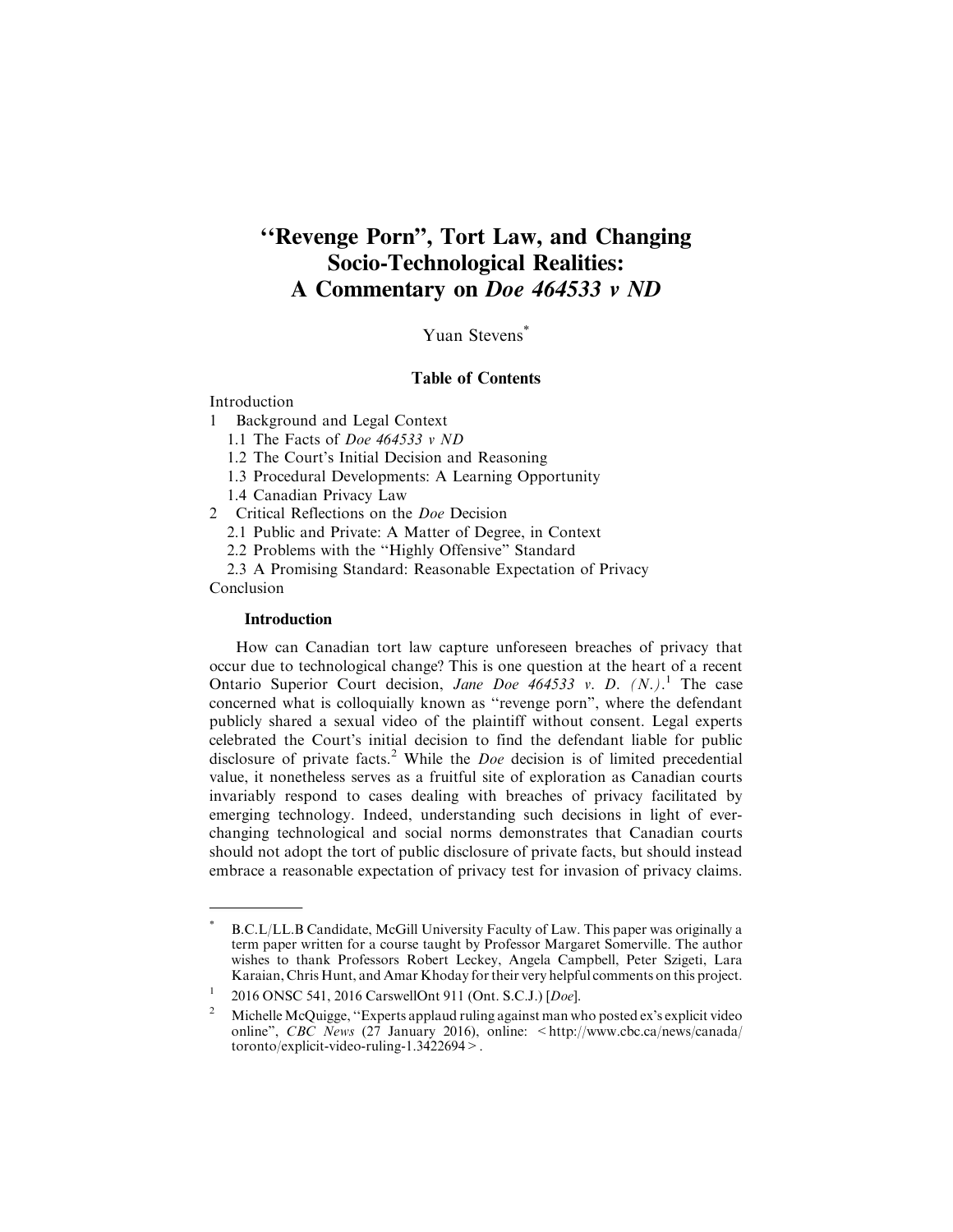Why should a reasonable expectation of privacy test inform the overarching invasion of privacy tort? To answer this question, Part I summarizes the facts and judicial history of the Doe decision, and canvasses the legal framework for personal privacy rights in Canada. Part II demonstrates that the tort of public disclosure of private facts is ill-equipped to confront unforeseen breaches of privacy that occur due to technological and social change. Specifically, the requirement that the publicized matter concern the private life of another suffers from significant conceptual shortcomings. Instead, the distinction between ''private" and ''public" can be understood as a matter of degree in context. The tort's requirement of ''highly offensive" furthermore acts as a limiting qualifier that ultimately undermines the basis for the action; namely, that invasions of privacy are an affront to one's dignity. Instead, whether public disclosures of private facts violate entrenched normative standards should be one factor in an invasion of privacy claim. To this end, all Canadian jurisdictions ought to adopt a reasonable expectation of privacy test to assess invasions of privacy, and can look to the both the writing of privacy expert Helen Nissenbaum and English courts to decide the contours of this standard. While such analysis draws considerably on the work of other privacy experts, $3$  this case comment offers critical synthesis in this evolving area of law, and serves as a platform for further scholarly inquiry.

#### **1. BACKGROUND AND LEGAL CONTEXT**

#### **1.1 The Facts of** *Jane Doe 464533 v. D. (N.)*

The facts of the *Doe* decision are simple. The case arose out of a civil liability claim based on the actions the defendant, ND, who publicly shared a sexually explicit video of the plaintiff, Jane Doe, without her consent.<sup>4</sup> Jane alleged that ND pressured her into making the sexual video, and promised that no one else would see the video before she sent it to him.<sup>5</sup> She eventually learned that ND had posted the video on the user submissions section of a pornography website, calling it: "college girl pleasures herself for ex boyfriends [sic] delight."<sup>6</sup> ND posted the video the same day he received it.<sup>7</sup> The video was up for approximately three weeks before he removed it. It is unknown how many times the video was viewed, downloaded, copied onto media storage devices, and potentially shared.<sup>8</sup> Jane eventually sought compensatory and punitive damages as well as a permanent injunction to prevent any further such conduct by ND.<sup>9</sup>

<sup>&</sup>lt;sup>3</sup> In particular, I draw on the work of Chris Hunt, Helen Nissenbaum, and Nicole Moreham.

Doe, supra note 1 at paras. 6 and 8.

 $5$  *Ibid*, at para. 7.

 $6$  *Ibid*, at para. 8.

<sup>7</sup> Ibid.

Ibid, at para. 10.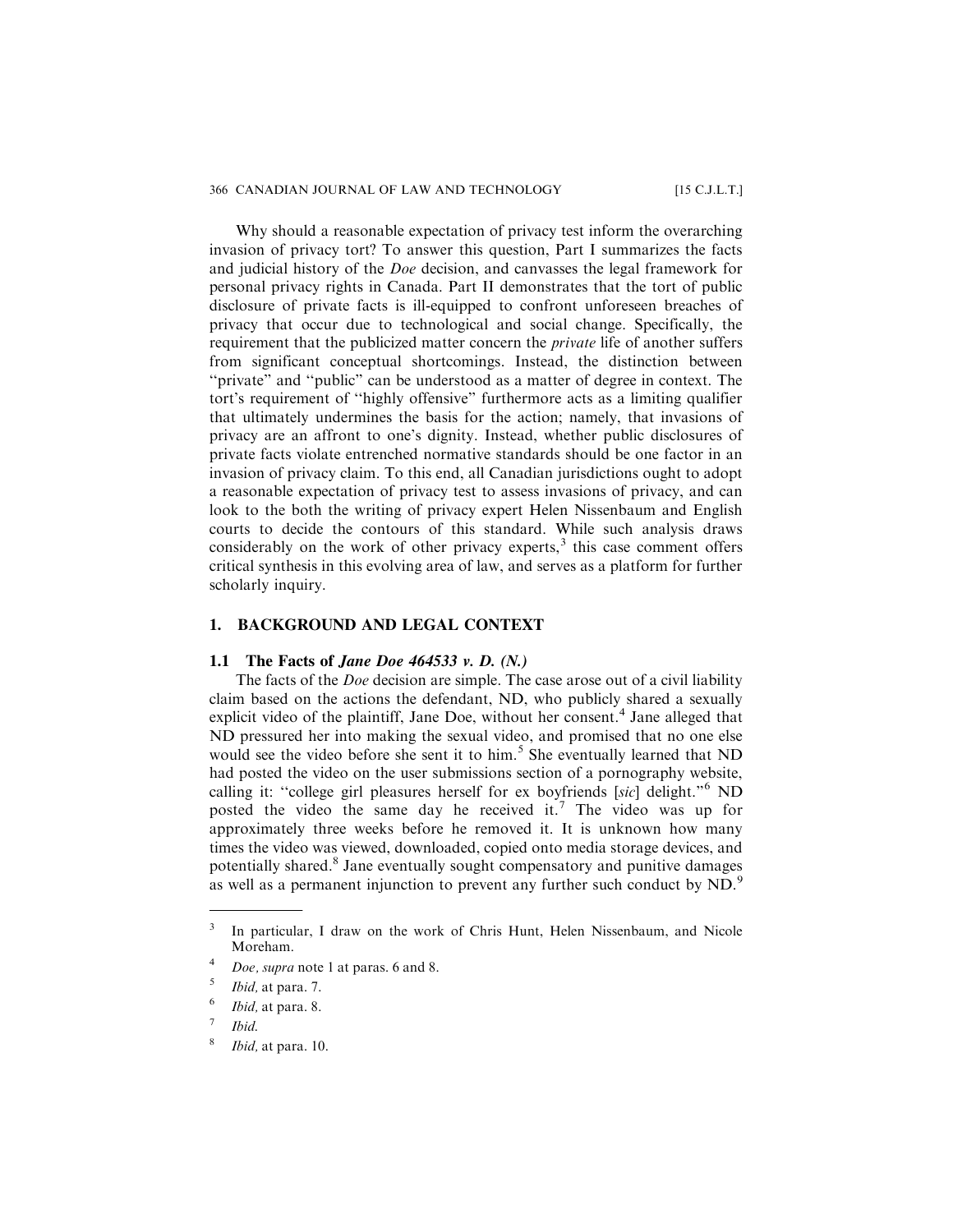#### **1.2 The Court's Initial Decision and Reasoning**

The Ontario Superior Court (''the Court") initially ruled in Jane's favour. Stinson J., writing for the Court, noted ND to be in default and concluded that the common law should evolve to recognize the tort of public disclosure of private facts. He emphasized the practical need for the tort, and observed that technology has increasingly ''enabled predators and bullies to victimize others by releasing their nude photos or intimate videos without consent."<sup>10</sup> Justice Stinson recognized the overarching lack of an available common law remedy and case law for ''victims" whose sexual or intimate images had been distributed without their consent.<sup>11</sup>

Justice Stinson concluded that there are both established and developing legal grounds to provide civil recourse in such circumstances, and relied heavily on the landmark Ontario Court of Appeal decision, Jones v Tsige.<sup>12</sup> The Court of Appeal determined that Ontario law ought to recognize the tort of intrusion upon the seclusion of another's private affairs or concerns.<sup>13</sup> The court in *Tsige* established its decision in the principle that the right to privacy is both ''integral to our social and political order"  $^{14}$  as well as "grounded in . . . physical and moral autonomy" that is "essential for the well-being of the individual."<sup>15</sup> The court in Tsige turned to jurisprudence before the Supreme Court of Canada, recommending that the common law develop in a manner consistent with Charter values.<sup>16</sup> It also emphasized that recent technological change poses a particularly significant threat to privacy protection.<sup>17</sup>

The courts in both *Tsige* and *Doe* essentially adopted the respective actions of ''intrusion upon seclusion" and ''public disclosure of private facts" established

- $13$  *Ibid,* at paras. 65 and 70.
- $14$  *Ibid*, at para. 68.
- <sup>15</sup> Ibid, at para. 40, affirming, *inter alia, R. v. Dyment*, 1988 CarswellPEI 73, 1988 CarswellPEI 7, [1988] 2 S.C.R. 417 (S.C.C.) at 427 [Dyment].
- <sup>16</sup> Ibid, at para. 45, affirming, inter alia, R.W.D.S.U. v. Dolphin Delivery Ltd., 1986 CarswellBC 411, 1986 CarswellBC 764, [1986] 2 S.C.R. 573 (S.C.C.) at para. 46; Canadian Charter of Rights and Freedoms, Part I of the Constitution Act, 1982, being Schedule B to the Canada Act 1982 (UK), 1982, c.11[Charter].
- <sup>17</sup> *Tsige, supra* note 12 at paras.  $67-68$ .

 $9$  *Ibid*, at para. 1.

 $10$  Ibid, at para. 16, likely referring to cases of Rehtaeh Parsons and former judge Lori Douglas, both of whom were victims of the non-consensual sharing of sexual images or videos in which they were depicted. See e.g. ''Rape, bullying led to N.S. teen's death, says mom", CBC News Nova Scotia (9 April 2013), online: <http://www.cbc.ca/news/ canada/nova-scotia/rape-bullying-led-to-n-s-teen-s-death-says-mom-1.1370780> and "Judge Lori Douglas's offer to retire early accepted by judicial panel", CBC News Manitoba (24 November 2014), online: <http://www.cbc.ca/news/canada/manitoba/ judge-lori-douglas-s-offer-to-retire-early-accepted-by-judicial-panel-1.2846980>.

 $11$  Doe, supra note 1 at paras. 18-19.

<sup>12</sup> 2012 ONCA 32, 2012 CarswellOnt 274 (Ont. C.A.) [Tsige].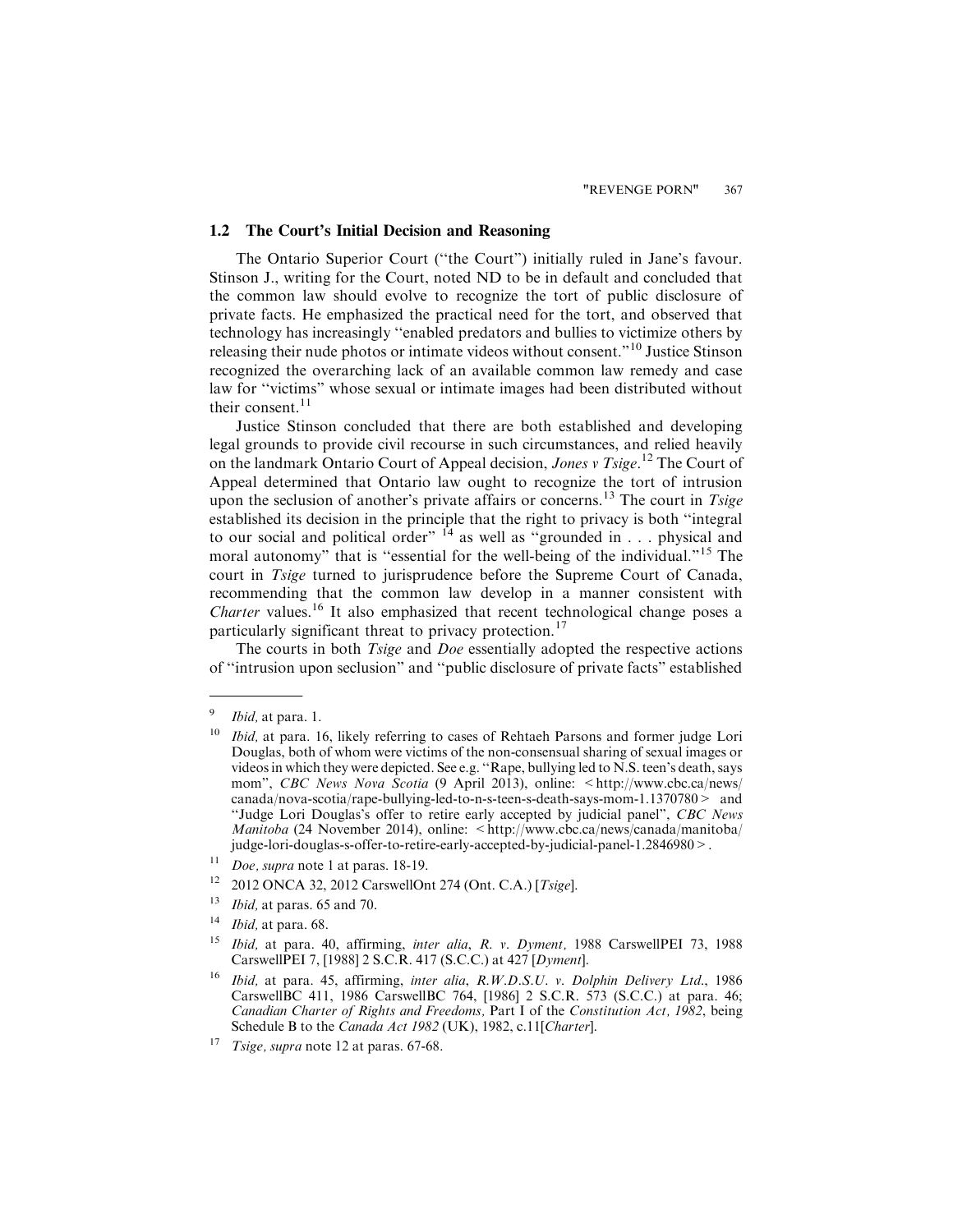in the Restatement of Torts (Second), which persuasively restates common law trends and recommendations for American courts.<sup>18</sup> Justice Stinson adopted a modified version of the tort of public disclosure of private facts as follows:

> ''One who gives publicity to a matter concerning the private life of another is subject to liability to the other for invasion of the other's privacy, if the matter publicized or the act of publication a) would be highly offensive to a reasonable person, and b) is not of legitimate concern to the public."<sup>19</sup>

Justice Stinson held that the cause of Jane's action had been made out. ND had ''made public an aspect of the plaintiff's private life" when he posted ''a privately-shared and highly personal intimate video recording of the plaintiff" on the internet.<sup>20</sup> Further, Justice Stinson found that a "reasonable person would find such activity, involving unauthorized public disclosure of such a video to be highly offensive" and that "[i]t is readily apparent that there was no legitimate public concern in him doing so."<sup>21</sup> Justice Stinson, analogizing Jane's harm to sexual battery, granted injunctive relief and awarded her \$50,000 for general damages, \$25,000 for aggravated damages, and \$25,000 for punitive damages, including both the costs of the action and the motion on a full-indemnity basis.<sup>22</sup>

#### **1.3 Procedural Developments: A Learning Opportunity**

In January 2017, the Court dismissed Jane's motion for leave to appeal from its previous decisions, which set aside both the finding of ND's liability and Justice Stinson's previous assessment of damages.<sup>23</sup> Such decisions offer fascinating glimpses into key pressing procedural issues before the Court, yet an explanation of the Court's latest reasoning is unwarranted for this comment's purposes. However, the Court's dismissal did indeed overturn the Court's establishment and interpretation of the tort of public disclosure of private facts.

Despite these procedural developments, the Doe decision affords Canadian jurists a rich learning opportunity. Out of Commonwealth and American jurisdictions, Canadian courts have been particularly cautious in their adoption of personal privacy torts.<sup>24</sup> We therefore have the dual benefit and challenge of crafting our privacy tort(s) in light of those who have come before us,

- $21$  *Ibid*, emphasis added.
- $22$  *Ibid*, at paras. 53-65.

<sup>&</sup>lt;sup>18</sup> Restatement (Second) of the Law of Torts  $\S 652D (1977)$  [Restatement]; Meg Kribble, ''Secondary Sources: ALRs, Encyclopedias, Law Reviews, Restatements, & Treatises", Harvard Law School Library (guide), online: <http://guides.library.harvard.edu/ c.php?g = 309942&p = 2070280 >.

<sup>&</sup>lt;sup>19</sup> *Doe, supra* note 1 at para. 46, modification shown by underlining, emphasis added.

 $20$  *Ibid*, at para. 47.

<sup>&</sup>lt;sup>23</sup> Jane Doe 464533 v. D. (N.), 2017 ONSC 127, 2017 CarswellOnt 163 (Ont. S.C.J.). at 101. 102.r shared material and y accessedlikely inge ation ing employee eamil es. s codified in the ical need for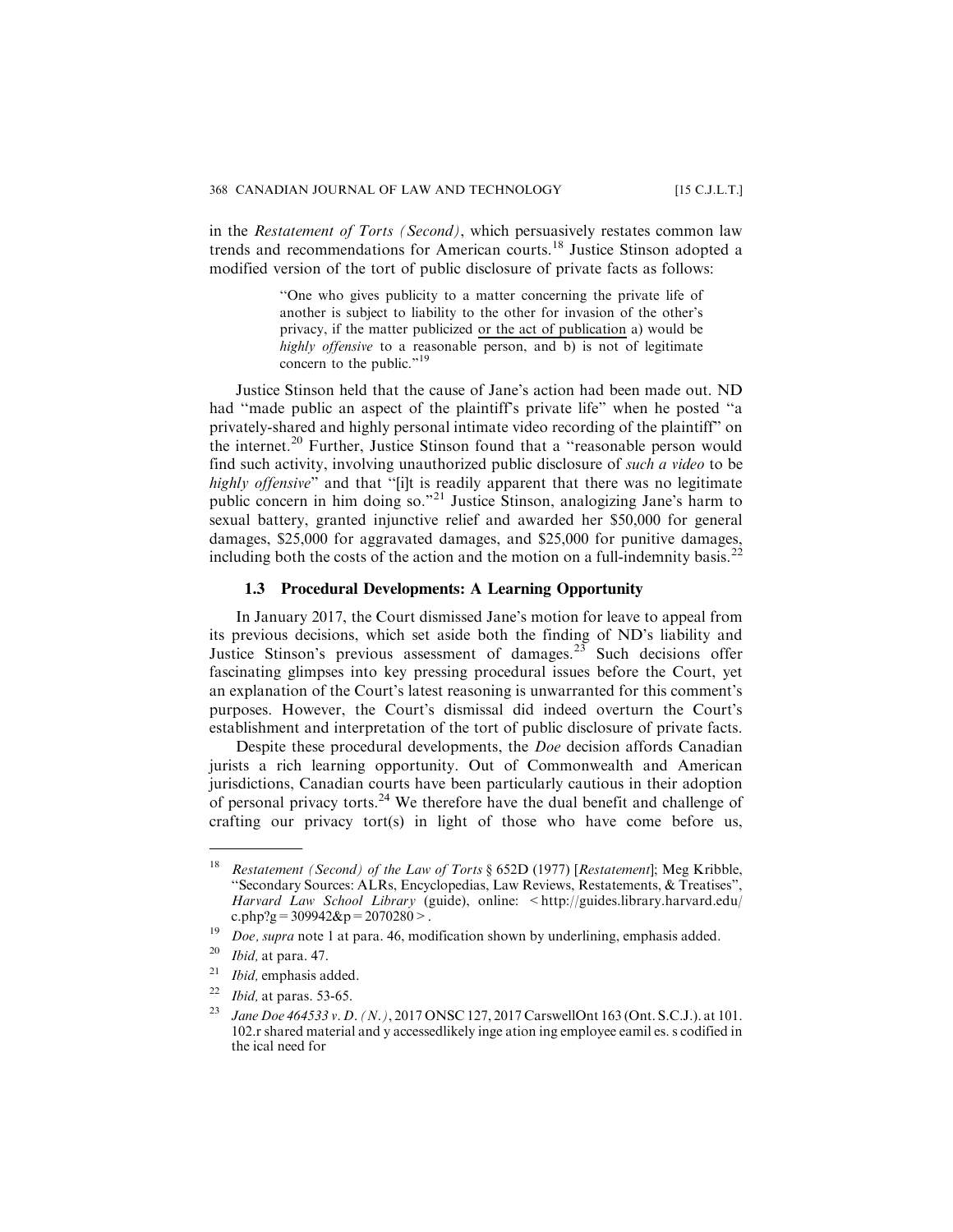particularly with a commitment to capturing unexpected breaches of privacy made possible by emerging technologies and social change.

#### **1.4 Canadian Privacy Law**

Everyone in Canada has the right to freedom from unreasonable search and seizure under section 8 of the Charter.<sup>25</sup> The Criminal Code was amended in 2014 to include a new offence of ''publication of an intimate image without consent",<sup>26</sup> which was not available to Jane when she brought her claim to court.

Canada also has a complex "patchwork" set of private sector,  $27$  public sector,<sup>28</sup> and sector-specific<sup>29</sup> privacy laws.<sup>30</sup> Four common law provinces (Manitoba, British Columbia, Saskatchewan, and Newfoundland and Labrador) currently have legislation that establishes a tort of invasion of privacy, and each are similar to one another.<sup>31</sup> Specifically, all four statutes refer to the importance of the nature and degree of the plaintiff's privacy entitlement, which is circumscribed by what is "reasonable in the circumstances."<sup>32</sup> The personal right to privacy under Quebec law is explicitly protected by arts. 3 and 35-37 of the Civil Code of Quebec<sup>33</sup> and s. 5 of the Quebec Charter of Human Rights and Freedoms. 34

The Intimate Image Protection Act came into force in Manitoba in January 2016, and expressly created a new tort of nonconsensual distribution of intimate images.<sup>35</sup> The *Act* defines an intimate image as one that has been recorded in circumstances that gave rise to a ''reasonable expectation of privacy" in the picture or recording at the time it was distributed.<sup>36</sup>

<sup>&</sup>lt;sup>24</sup> Chris D.L. Hunt, "Privacy in the Common Law: A Critical Appraisal of the Ontario court of Appeal's Decision in Jones v Tsige" (2012) 37:2 Queen's L.J. 665 at 667.

<sup>&</sup>lt;sup>25</sup> Charter, supra note 16.

<sup>&</sup>lt;sup>26</sup> Criminal Code, R.S.C. 1985, c. C-46, as amended at s. 162.1.

<sup>&</sup>lt;sup>27</sup> Personal Information Protection and Electronic Documents Act, S.C. 2000, c. 5.

Personal Health Information Protection Act, S.O. 2004, c. 3, Schedule A; Freedom of Information and Protection of Privacy Act, R.S.O. 1990, c. F.31; Municipal Freedom of Information and Protection of Privacy Act, R.S.O. 1990, c. M.56.

<sup>&</sup>lt;sup>29</sup> See e.g. *Consumer Reporting Act*, R.S.O. 1990, c. C.33.

<sup>&</sup>lt;sup>30</sup> Lisa R. Lifshitz, "A New Tort is Born! Ontario Recognizes its First Privacy Tort", Business Law Today (March 2012) 1, online: <https://www.americanbar.org/publications/blt/2012/03/keeping\_current.html>.

<sup>&</sup>lt;sup>31</sup> Tsige, supra note 12 at para. 52; Privacy Act, R.S.M. 1987, c. P125; Privacy Act, R.S.B.C. 1996, c. 373; Privacy Act, R.S.S. 1978, c. P-24; and Privacy Act, R.S.N.L., 1990, c. P-22 [referring to all legislation as Privacy Acts].

 $32$  Privacy Acts, supra note 31; Daniel Burnett, "Privacy Torts in Common Law Provinces" (1998) online: <http://www.adidem.org/Privacy\_Torts\_in\_Common\_Law\_Provinces>, emphasis added [This source is no longer available at this address].

<sup>&</sup>lt;sup>33</sup> Civil Code of Québec, arts. 3 and 35-37 C.C.Q.

<sup>&</sup>lt;sup>34</sup> Charter of Human Rights and Freedoms, C.Q.L.R. c. C-12 s. 5.

<sup>&</sup>lt;sup>35</sup> The Intimate Image Protection Act, S.M. 2015, c. 42, C.C.S.M. c. 187, at s. 11(1) [IIPA].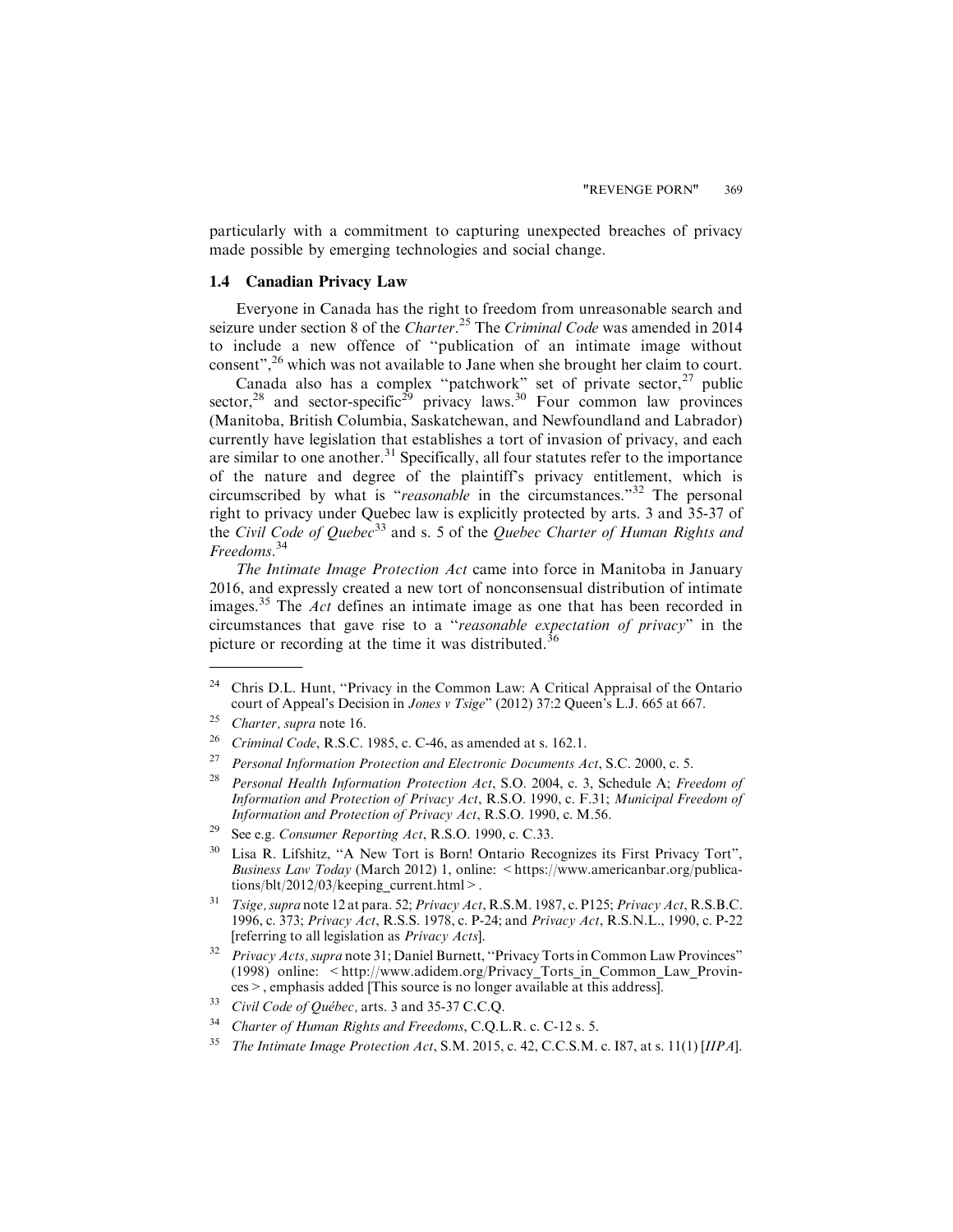#### **2. CRITICAL REFLECTIONS ON THE** *DOE* **DECISION**

There is no doubt that the court's decision to develop the tort of invasion of privacy in the present case was welcome. Nevertheless, there are difficulties in the Doe decision that may undermine the tort's effectiveness for future claims, particularly with respect to unanticipated breaches enabled by new technologies. Privacy and common law expert Chris Hunt came to a similar conclusion in his analysis of  $T\text{size}^{37}$  Indeed, two key problems that he analyzed in his critical appraisal of that case are equally problems in this decision and warrant analysis here.

#### **2.1 Public and Private: A Matter of Degree, in Context**

The distinction between private and public may best be understood as a matter of degree in context rather than kind; such arguments are not new.<sup>38</sup> Recall that a key element of this tort is the distribution of another's private facts.<sup>39</sup> This element of the tort operates as a definitional filter, and is typically contrasted with *public* facts.<sup>40</sup> But when used descriptively, this test offers little clarity due to its assumption that these two concepts are in stark contrast with one another.<sup>41</sup> Instead, any perceived bright line between private and public ought to be reconsidered, because these concepts are not mutually exclusive categories, but are instead generally matters of degree existing on a continuum.<sup>42</sup>

The presumed dichotomy of public versus private can reflect a logical error, notably the "fallacy of bifurcation."<sup>43</sup> Numerous examples illustrate this fallacy. Elizabeth Paton-Simpson, Statutory Officer at the New Zealand Ministry of Justice, pointed to public records in New Zealand, such as birth and death certificates that are always available for public inspection but are also private, since most are never accessed and remain hidden from public view.<sup>44</sup> Information science and privacy expert Helen Nissenbaum particularly observed that new

 $36$  *Ibid*, at s. 1(1), emphasis added.

<sup>37</sup> Hunt, supra note 24.

<sup>&</sup>lt;sup>38</sup> Duncan Kennedy, "The Stages of the Decline of the Public/Private Distinction" (1982) 130 U. Pa. L.R. 1349; Jeff Alan Weintraub & Krishan Kumar, Public and Private in Thought and Practice: Perspectives on a Grand Dichotomy (Chicago: University of Chicago Press, 1997); Anne Deegan, ''The Public/Private Law Dichotomy and its Relationship with the Policy/Operational Factors Distinction in Tort Law" (2001) 18 Q.U.T. Law J.Jl., online: <http://www.austlii.edu.au/au/journals/QUTLawJJl/2001/ 18.html>.

<sup>39</sup> Doe, supra note 1.

<sup>40</sup> Hunt, supra note 24 at 682.

 $\frac{41}{42}$  *Ibid*, at 682.

Ibid.

<sup>43</sup> Ibid, at 683.

<sup>&</sup>lt;sup>44</sup> *Ibid*; Elizabeth Paton-Simpson, "Private Circles and Public Squares: Invasion of Privacy by the Publication of 'Private Facts'" (1998) 61:3 Mod. L. Rev. at 327.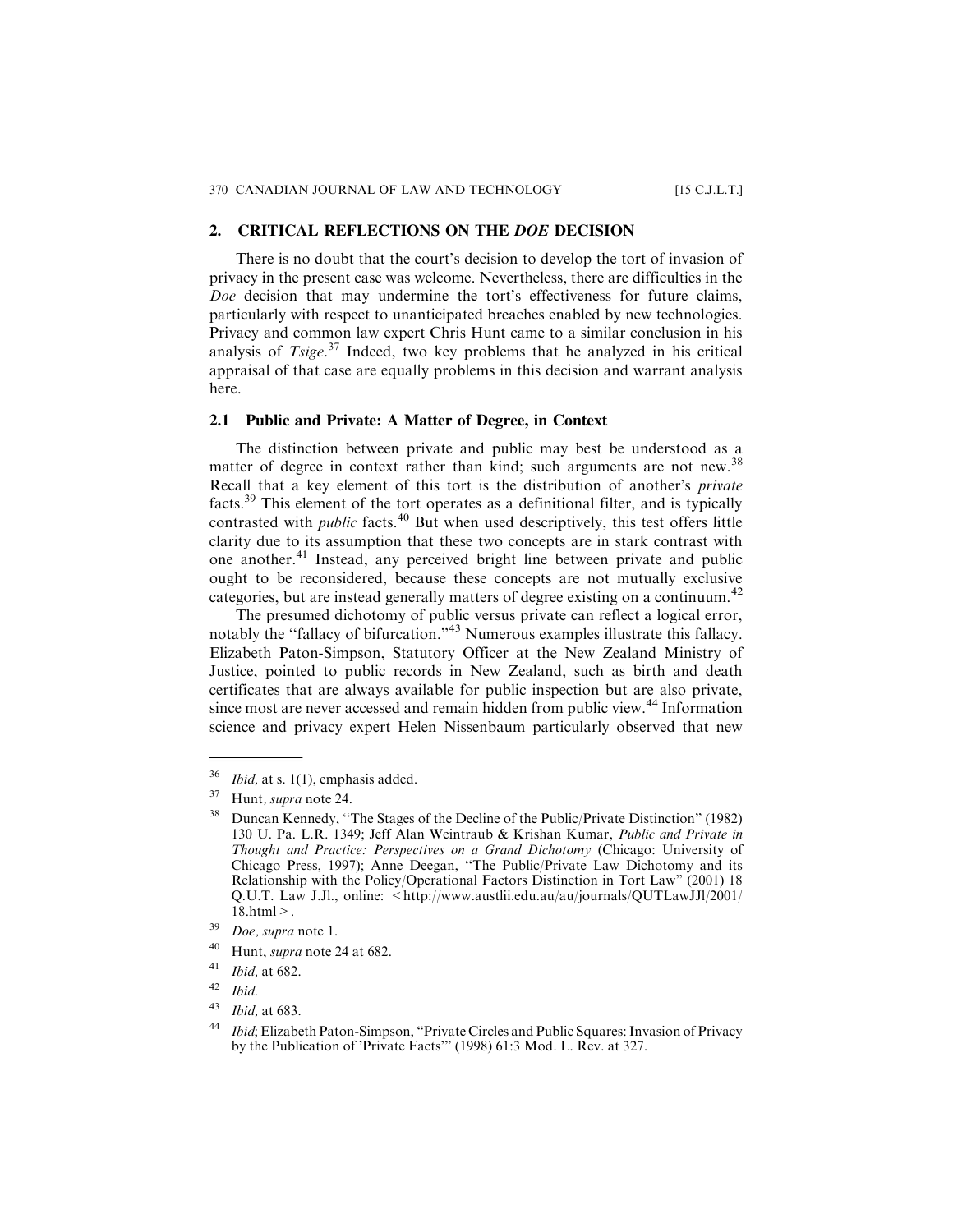technologies reveal the fuzziness of such definitions.<sup>45</sup> One excellent question is whether posts or messages on social media websites constitute private or public information, $46$  a proper determination of which would likely hinge on such factors as the degree of publicness of any written or shared material. Another example concerns the status of online activity in the workplace such as accessing email and the internet, which was conceived in the early 1990s as personal and inviolate.<sup>47</sup> Yet what was once private in the workplace is increasingly open to monitoring by employers and their representatives.  $48$  Finally, legislation such as the USA Patriot Act has given government agencies far greater leeway to infiltrate a broad variety of spheres previously considered private, including digital bank, telephone, and even library records.<sup>49</sup>

Canadian courts ought to consider Nissenbaum's three dimensions of the public/private distinction, which determines the degree of privacy in light of (1) the actors, which she divides into government and private actors; (2) the dimension of *realm*, including geographic and abstract spaces that can also be divided into the public and private; and (3) the type or nature of information, which can be divided into public or personal.<sup>50</sup> Analysis of the third dimension would be particularly helpful in determining the scope and extent of privacy protection when distributed information or material is at issue.<sup>51</sup> This is because it can help courts to determine whether the material at hand was already known to the world at large, or whether it is of legitimate concern to the public.

#### **2.2 Problems with the ''Highly Offensive" Standard**

Canadian courts should abandon the high offensiveness criterion, which not only compromises the very basis of the action — to recognize invasions of privacy that are an affront to one's dignity — but also threatens to be both overbroad and under-inclusive when it comes to technological advancements. Recall that Justice Stinson adopted a modified version of the Restatement standard: a defendant will be liable if they disclose matters concerning the private life of another, so long as the act of publication or even the matter itself publicized would be ''highly offensive to a reasonable person."<sup>52</sup> The court in Tsige, echoing the Restatement, held that the qualifier of ''highly offensive" attempts to act as a limiting principle, excluding claims brought by ''individuals

 $45$  Helen Nissenbaum, *Privacy in Context: Technology, Policy, and the Integrity of Social* Life (Stanford: Stanford University Press, 2010) at 101.

 $46$  *Ibid*, at 102.

 $47$  *Ibid*, at 101.

 $48$  Ibid.

 $49$  *Ibid.* at 102.

 $50$  *Ibid.* at 96.

 $51$  *Ibid.* at 96-98.

 $52$  *Doe, supra* note 1 at para. 46, modification shown by underlining.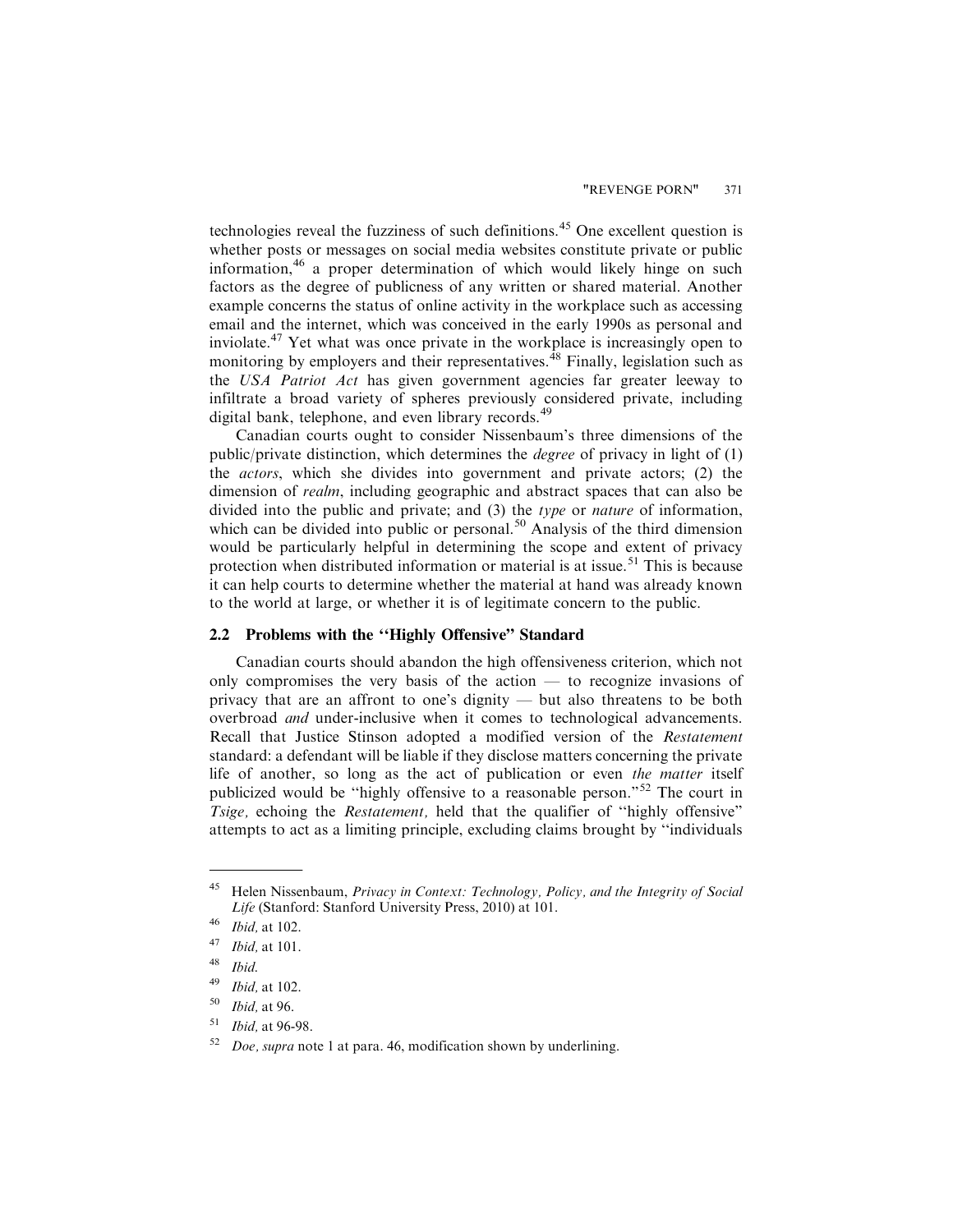who are sensitive or unusually concerned about their privacy" and intrusions that are not "significant."<sup>53</sup>

Hunt, drawing on the work of fellow privacy law expert Nicole Moreham, asserted that the high offensiveness standard obscures the fact that protecting privacy is integrally bound up with the dignity of the individual.<sup>54</sup> Moreham defines dignity as the principle that one should respect the intrinsic value of all persons, and seek, insofar as possible, to further their ends as well as one's own.<sup>55</sup> Therefore to treat someone ''merely as something to be looked at, listened to, found out about, or reported on" against their wishes is therefore to ignore their right to respect as a person.<sup>56</sup> An individual's subjective sense of dignity is quite plainly too broad and protean a basis upon which to build a legal action (indeed an objective test will always be needed).<sup>57</sup> Yet, Canadian courts ought to inform their development and application of personal privacy tort law with an understanding of the dignitary nature of the privacy interest.<sup>58</sup>

Many decisions of the Supreme Court of Canada already recognize the relationship between privacy and dignity. In the landmark decision of R. v. Plant, Sopinka J. held that dignity, integrity, and autonomy underlie the right to informational privacy;<sup>59</sup> that is, the right to communicate or retain all information about a person, as such information is in a fundamental way one's own.<sup>60</sup> While the *Charter* does not apply to common law disputes between private individuals, the Supreme Court has both expounded the principle that the common law should develop in a manner consistent with Charter values, and determined that the perseveration of dignity is a core value that underpins the right to privacy. $61$ 

The high offensiveness standard also has the effect of distracting courts from the dignitary interest at stake in privacy claims, and focuses instead on irrelevant

<sup>53</sup> Tsige, supra note 12 at para. 72.

<sup>54</sup> Hunt, supra note 24 at 689, citing NicoleMoreham, ''Why is Privacy Important? Privacy, Dignity and Development of the New Zealand Breach of Privacy Tort" in Finn, J. & Todd, S. (eds), Law Liberty, Legislation: Essays in Honour of John Burrows Q.C., (Wellington: LexisNexis, 2008) at 231.

<sup>55</sup> Moreham, supra, at 236.

<sup>56</sup> Ibid.

<sup>57</sup> Ibid, at 238.

<sup>58</sup> Ibid.

<sup>59</sup> R. v. Plant, 1993 CarswellAlta 566, 1993 CarswellAlta 94, [1993] 3 S.C.R. 281 (S.C.C.) at 293, affirmed R. v. Tessling, 2004 SCC 67, 2004 CarswellOnt 4351, 2004 CarswellOnt 4352 (S.C.C.) at para. 25 [Tessling].

 $60$  Tsige, supra note 12 at para. 41, affirming Tessling, supra note 59 at para. 23.

<sup>61</sup> See e.g. R. v. Saeed, 2016 SCC 24, 2016 CarswellAlta 1145, 2016 CarswellAlta 1146 (S.C.C.); R. v. Fearon, 2014 SCC 77, 2014 CarswellOnt 17202, 2014 CarswellOnt 17203 (S.C.C.); R. v. Gomboc, 2010 SCC 55, 2010 CarswellAlta 2269, 2010 CarswellAlta 2270 (S.C.C.); R. v. Golden, 2001 SCC 83, 2001 CarswellOnt 4253, 2001 CarswellOnt 4301 (S.C.C.); Dyment, supra note 15.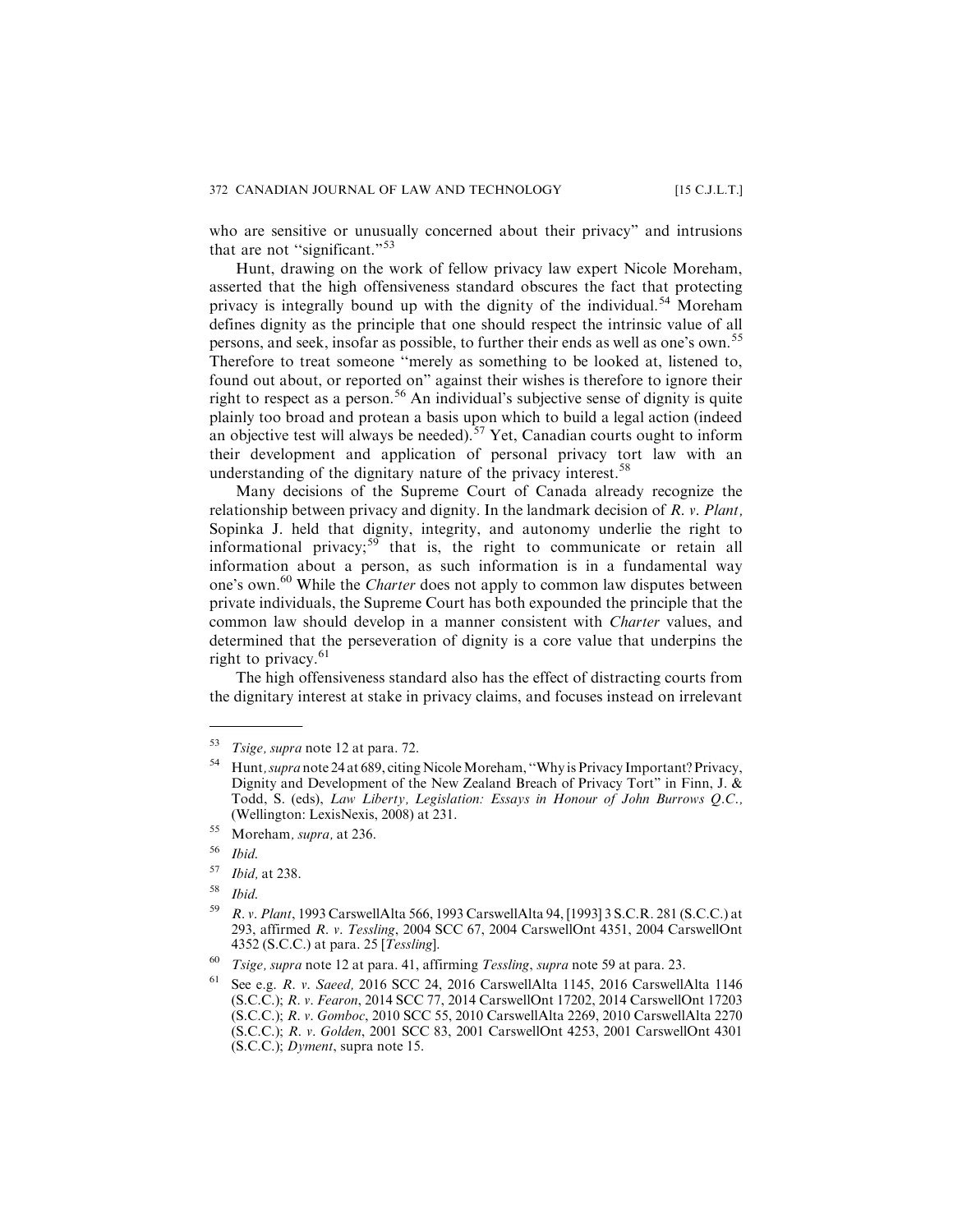considerations. For example, New Zealand courts satisfying the highly offensive element have scrutinized the tone of the publicity, analyzing whether it cast the plaintiff in a positive or embarrassing light.<sup>62</sup> In the case of *Andrews v Television* New Zealand, the court there held that the broadcast of detailed car crash footage did not meet the standard of ''highly offensive", despite the plaintiffs having a reasonable expectation of privacy with respect to the conversations at the time.<sup>63</sup> In essence, the broadcast was not highly offensive because it did not make the plaintiffs "look bad."<sup>64</sup> Moreham compellingly argues that the defendant's decision to turn a private trauma into a public spectacle was the crux of the issue, and not whether the tone of the feature presented the plaintiff in a positive or negative light.<sup>65</sup> If privacy is fundamentally linked to dignity then all breaches would be highly offensive to a reasonable person.<sup>66</sup> By including the highly offensive requirement, courts relying on the initial Doe decision are likely to focus on inappropriate questions, distracting from the dignitary nature of the privacy interest.

The high offensiveness standard is liable to be both overbroad and underinclusive regarding new circumstances made possible by emerging technologies. One critical problem in the Doe decision: Justice Stinson never clarified the test for high offensiveness. Indeed, the Court merely held that a judge can find both the act of publication or the material itself highly offensive in order to constitute an invasion of privacy.<sup>67</sup> It is startling that the court retained the latter element. This benchmark in Doe can effectively operate as an appeal to a judge's instinctive feeling about what material ought to be publicly shared or not,  $68$  and what deserves protection under Canadian privacy law. It is not difficult to see that by deciding that the publicized matter is itself highly offensive, judges make value-laden determinations of the societal acceptance of all kinds of material—whether it involves, for example, nude images or videos shared through electronic means, or conversations of a sexual nature that occurred in the digital sphere. By affording judges such significant leeway in the determination of high offensiveness, the tort of public disclosure of private facts allows judges to find liability concerning the sharing of any sort of material that they might not approve of. For these reasons, future courts should reject the inclusion of the high offensiveness standard.

The highly offensive threshold is also insufficient insofar as it leads to underinclusivity with respect to technological development, but courts can begin to

<sup>&</sup>lt;sup>62</sup> Moreham, supra note 54 at 241, citing Andrews v. Television New Zealand, [2006] NZHC 1586 (N.Z.H.C.) [Andrews].

<sup>63</sup> Andrews, ibid..

<sup>64</sup> Moreham, supra note 54 at 241.

 $65$  *Ibid.* 

<sup>66</sup> Ibid, at 243.

 $67$  Doe, supra note 1 at para. 46.

<sup>68</sup> Moreham, supra note 54 at 246.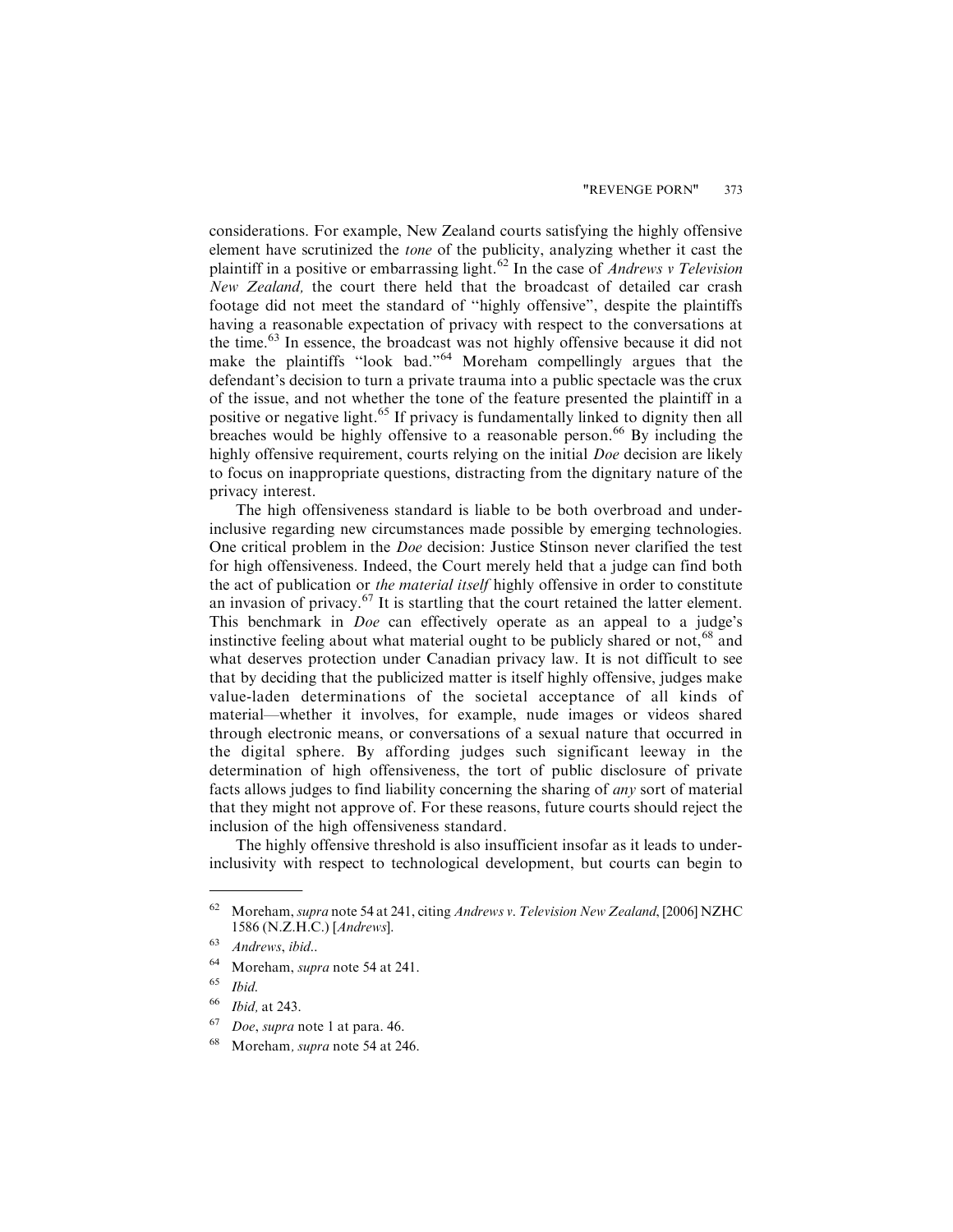remedy this by considering contextual factors. Indeed, clarification in the Restatement states that ''[t]he protection afforded to the plaintiff's interest in [their] privacy must be relative to the customs of the time and place, to the occupation of the plaintiff, and to the habits of [their] neighbors and fellow citizens."<sup>69</sup> Nissenbaum cogently argued that judges should consider examining the *level of commonness* of using such technology in a given context; if such use is known; and whether the particular use of the technology in question violates or conforms to relevant context-specific norms.<sup>70</sup>

Judges will undoubtedly find such contextual analysis particularly useful in the context of new technology. Consider the following seemingly innocuous types of technical systems: closed-circuit television (CCTV) used in public spaces, radio frequency identification (RFID) increasingly installed in consumer and government service items, the mining of large aggregated databases, the use of thermal imaging to detect heat patterns emanating from residences, and facial recognition software.<sup>71</sup> Nissenbaum reminds us that judges cannot generalize from the observation that certain uses of technology in certain contexts are commonplace, accepted, and supported, in order to conclude that all such uses will not violate the right to privacy.<sup>72</sup> In other words, judges cannot merely assess how common a given technology is and how familiar people are with them, but must instead analyze whether its use in a particular *context*, in a particular way is so unusual as to indicate that the publication has violated standing societal conventions.<sup>73</sup> In so doing, judges are far better equipped to assess invasions of privacy through their discretion and wisdom, paired with determining both relevant norms and eventually which cases constitute reasonable analogies and which do not.<sup>74</sup>

#### **2.3 A Promising Standard: Reasonable Expectation of Privacy**

Canadian courts should determine invasions of privacy through a standard that prioritizes such detailed contextual analysis as the reasonable expectation of privacy test. More specifically, this test is sensitive to the plaintiff's own views in order to respond to the essentially subjective nature of privacy.<sup>75</sup> And as mentioned above, the test must also comprise an objective facet to avoid a tort that is insupportably broad.<sup>76</sup> The current approach in English law satisfies each of these criteria.

<sup>69</sup> Restatement, supra note 18.

<sup>70</sup> Nissenbaum, supra note 45 at 235.

 $71$  Ibid.

 $72$  Ibid.

<sup>73</sup> Ibid, at 234-235.

 $74$  *Ibid.* at 235.

 $75$  Hunt, *supra* note 24 at 686.

<sup>76</sup> Ibid.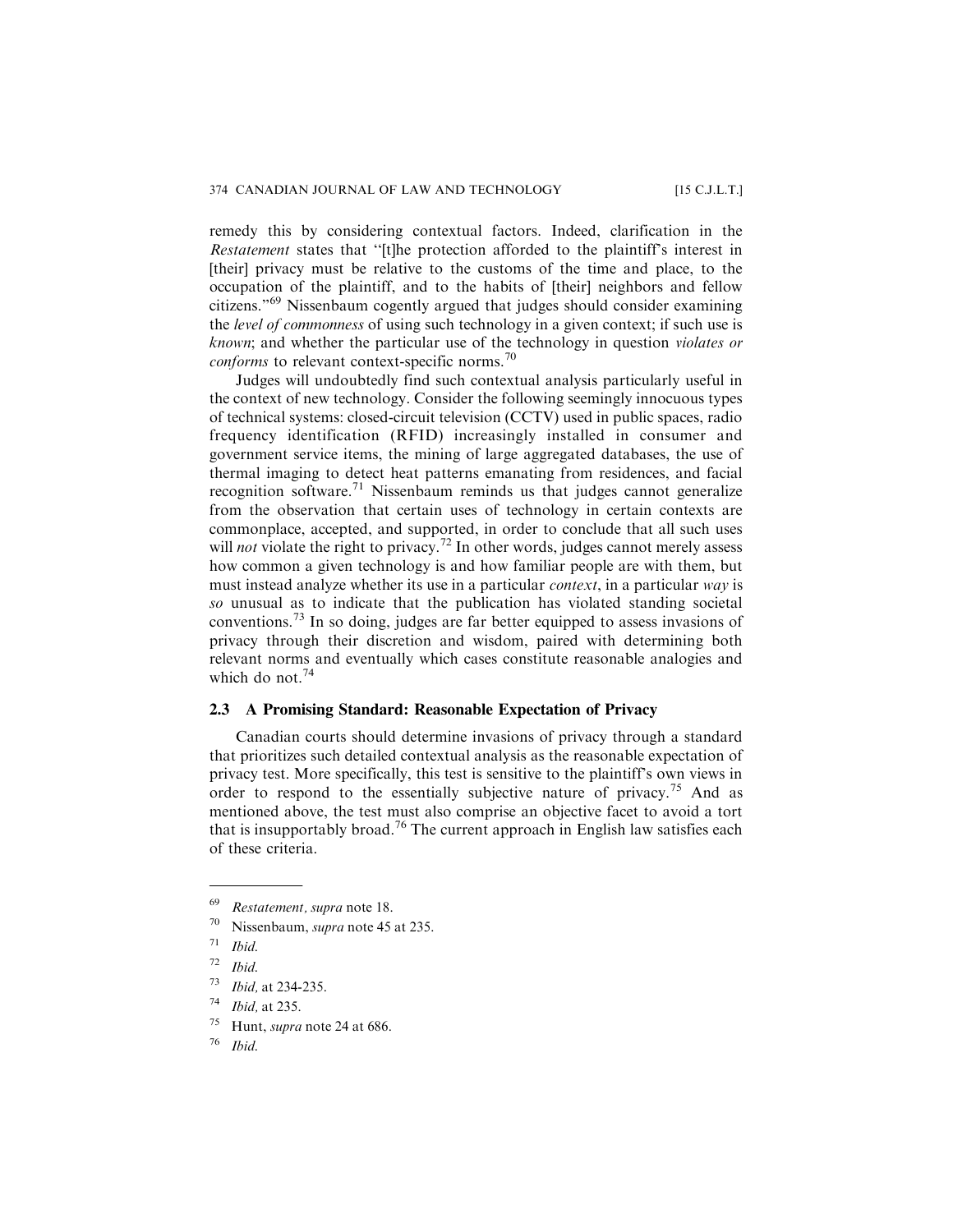Hunt compellingly argues that Canadian courts' efforts are in fact better served by following the influence of the newer, more principled developments in England than by adopting the bifurcated and categorical analysis of the American model.<sup>77</sup> Indeed, English courts — cautious in their recognition and development of the tort of invasion of privacy<sup>78</sup> — have rejected the "highly offensive" approach in favour of the reasonable expectation of privacy test.<sup>79</sup>

English courts employ what functions as a subjective-objective analysis. They consider all the circumstances relating to the particular individual — including their expectations in relation to the information or activity in question — and use the objective element to assess whether, in the circumstances, these expectations are reasonable.<sup>80</sup> The test, taken here from the English Court of Appeal decision, Murray v Express Newspapers, can include analysis of elements such as :

- 1) the attributes of the claimant,
- 2) the nature of the activity in which the claimant was engaged,
- 3) the *place* at which it was happening,
- 4) the nature and purpose of the intrusion,
- 5) the absence of consent and whether it was known or could be inferred,
- 6) the effect on the claimant, and
- 7) the circumstances in which and 8) the purposes for which the information came into the hands of the publisher.<sup>81</sup>

Courts could incorporate Nissenbaum's contextual factors regarding emerging technologies into the second element, which evaluates the nature of the activity in which the defendant was engaged.

The benefits of adopting the reasonable expectation of privacy test are numerous. First, the reasonable expectation of privacy test offers Canadian courts a far more effective analytical toolkit with which to assess invasions of privacy facilitated by technological and social change than does the bifurcated and categorical Restatement approach. By first framing the inquiry from the plaintiff's perspective, this test allows judges to take stock of the plaintiff's subjective expectations, thereby responding to the underlying, subjective reasons as to why an invasion of privacy claim can arise  $82$  — all while particularly

 $77$  *Ibid, at 667.* 

 $78$  *Ibid, at 666.* 

See Campbell v. MGN Ltd., [2004] UKHL 22 (U.K. H.L.) at paras. 21-22; Mosley v. News Group, [2008] EWHC 1777 (available on QL) (Q.B.) at para. 7; LNS v. Persons Unknown, [2010] EWHC 119, [2010] 1 FCR 659 (Q.B.) at para. 55; Regina ex rel Wood v. Metropolitan Police Commissioner, [2009] EWCA Civ 414 at para. 34, [2010] 2 LRC 184 (C.A.) at paras. 24-25.

<sup>&</sup>lt;sup>80</sup> Hunt, supra note 24 at 687, citing Hilary Delany & Eoin Carolan, The Right to Privacy: A Doctrinal and Comparative Analysis (Dublin: Thompson Round Hall, 2008) at 299.

Murray v. Express Newspapers plc., [2008] EWCA Civ 446, [2009] Ch 481 (C.A.) at paras. 35-36, emphasis added.

<sup>&</sup>lt;sup>82</sup> Hunt, *supra* note 24 at 687.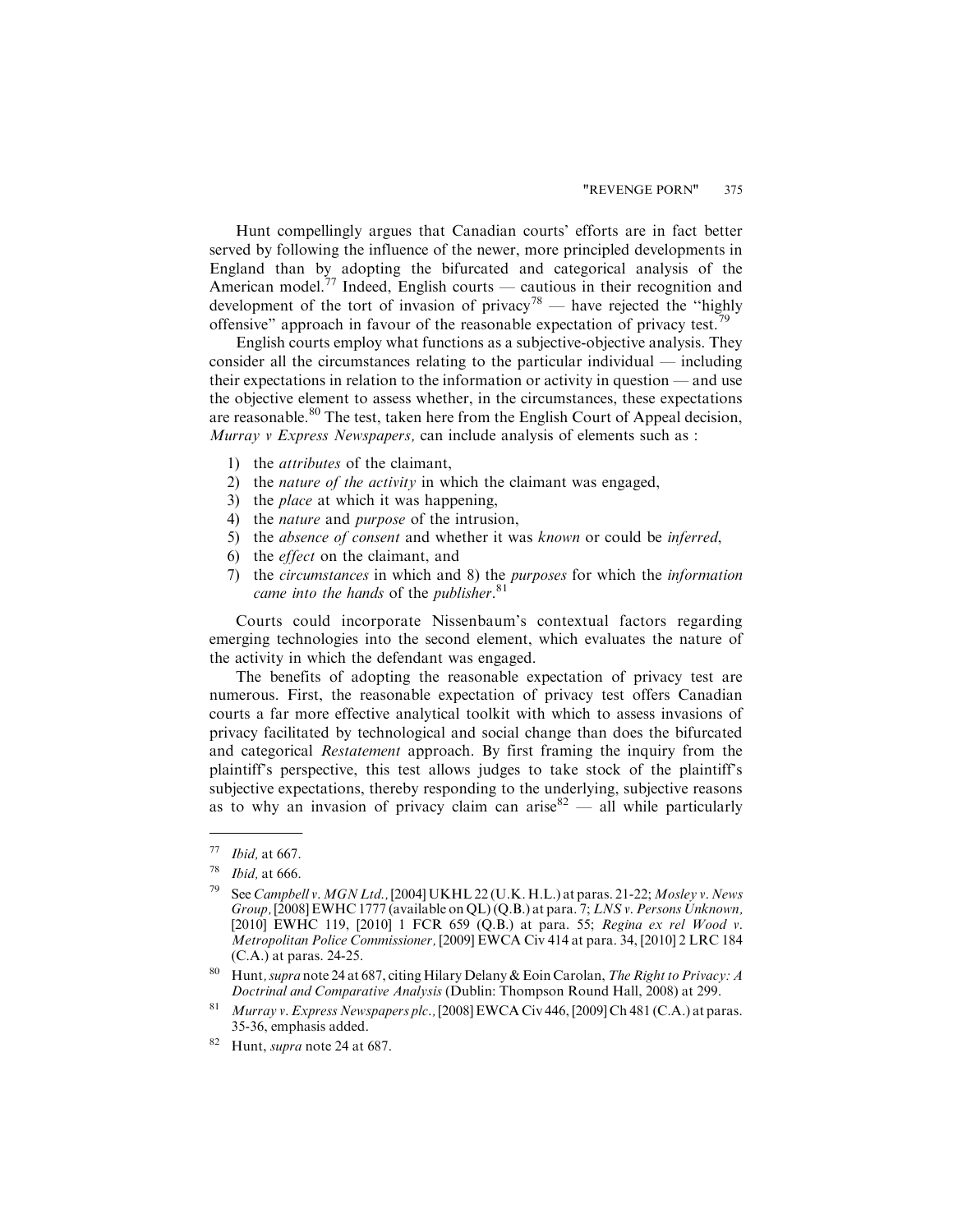keeping in mind the importance of ensuring individual dignity. The objective aspect makes clear to both judges and parties before the court that prevailing social norms are critical markers informing the assessment of whether a claim has been established.<sup>83</sup> In contrast, while judges are also bound to consider social norms under the high offensiveness standard, the two-step reasonable expectation of privacy test explicitly accounts for this factor and thus promotes predictability.

Second, the test is flexible and inherently well-positioned to respond to unforeseen privacy threats arising from technological and social changes,  $84$ avoiding the problems of being overbroad and under-inclusive that characterizes the standard of ''highly offensive."

Third, a reasonable expectation of privacy test already exists in Canadian tort law with respect to personal privacy claims. Recall that the four provincial statutes establishing the tort of invasion of privacy *all* refer to the importance of the nature and degree of the plaintiff's privacy entitlement, which is circumscribed by what is "reasonable in the circumstances."<sup>85</sup> By adopting the reasonable expectation of privacy test, Canadian courts espouse a benchmark that works in concert with a key standard set out across relevant Canadian personal privacy legislation. Further analysis of case law under the various Canadian privacy statutes is beyond the scope of this comment, but is fertile ground for future scholarly research.

Finally, a ''reasonable expectation of privacy" is the core legal notion that underpins the analytical framework for privacy violations under the *Charter*. Canadian courts are thus familiar with this concept, and drawing on it in personal privacy claims certainly does not break new ground. And despite the fact that the Charter is not directly applicable in private law cases, Canadian judges are required to develop the common law in accordance with Charter values. Indeed, there is a growing body of jurisprudence demonstrating the desirability for courts to update the law of personal privacy to reflect both modern circumstances and the values that underlie the Charter.<sup>86</sup>

#### **CONCLUSION**

This comment has demonstrated that Canadian courts should assess invasion of privacy tort claims by prioritizing contextual analysis. We have much to learn from the Doe decision: a bifurcated view of the public/private dichotomy and the highly offensive standard *both* call into question the ability of the invasion of

 $83$  *Ibid.* 

<sup>84</sup> Ibid, at 688.

Privacy Acts, supra note 31.

<sup>86</sup> M. (A.) v. Ryan, 1997 CarswellBC 100, 1997 CarswellBC 99, [1997] 1 S.C.R. 157 (S.C.C.), at paras. 30 and 45; Carter v. Connors, 2009 NBQB 317, 2009 CarswellNB 632, 2009 CarswellNB 728 (N.B. Q.B.), at paras. 26-33 and 42.